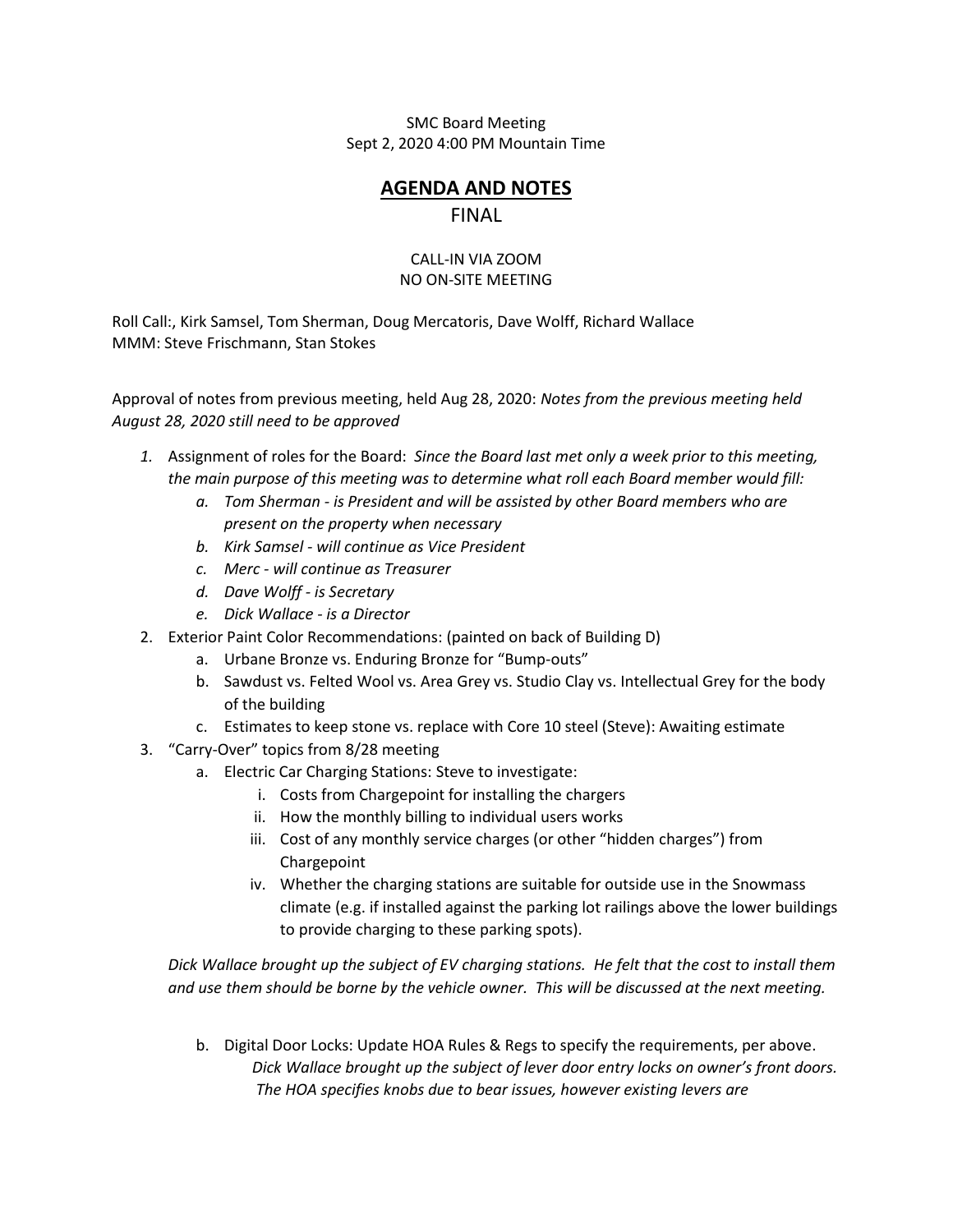*grandfathered in. Dick mentioned that due to ADA laws, levers would have to be allowed if owners wanted them. This issue was voted on and accepted by the board. If this issue is to be reopened it needs to be added to a new agenda.*

- c. Soundproofing: Kirk to speak with Matt to see if he will provide additional details as to what he did. The Board is interested in more details so they may provide them to other Owners, in the event they wish to consider a similar project
- d. New Shed: Kirk/Steve will determine if bike racks should be added for next summer
- e. New SMC sign and adjacent area: Determine if the temporary fencing (to prevent dogs from encroaching the area) can be improved upon.
- f. Power Washer for Bike Cleaning (Steve): To be completed week of 8/31
- g. Breezeway deck resealing status update (AL 358): About five deck landings to be completed
- h. Electrical panel replacement scheduled? (AL 375): awaiting to hear from electrician (Two Peaks)
- i. Can long term renters have dogs? Options discussed were:
	- i. to leave as is (no pets allowed),
	- ii. to handle requests on an "Exception basis," taking into account the particular circumstances, the duration of the lease, and the conduct of the particular renter
	- iii. allow all long term renters to have pets
- j. Noise issues from long-term renter of C4: Steve to make the owner aware that multiple complaints have come to the Board's attention and that this must be corrected immediately, or fines will be imposed. Status?
- k. Noise from short term rentals is an on-going issue. Mike and the new Board President to speak with the attorney (Paul Taddune) to find out whether the HOA has the authority to mandate soundproofing of the floor of one unit to reduce noise impact on the unit below.
	- i. Steve to determine cost/sq. foot for demolition of different types of flooring, to add soundproofing, and to replace with the same flooring.
	- *ii. Dick Wallace also brought up the subject of soundproofing units due to noise from short or long-term rentals. Dick feels the cost to the HOA would be prohibitive at more than \$100,000 per unit. He thinks unit owners who are affected by noise from above should soundproof their units at their expense. This will be discussed at the next meeting.*

Schedule of future Board meetings: 10/7, 11/4, 12/2, 1/30? - *The next meeting will be held via a Zoom call on OCT. 7, 2020 at 4:00 PM Mountain Time.*

- 4. Any other business?
	- *The Board discussed whether it would be acceptable to have an outlet installed in the D4 storage unit (accessed via building E carport) that would be powered by HOA electricity. The outlet would be used by Dick Wallace to*